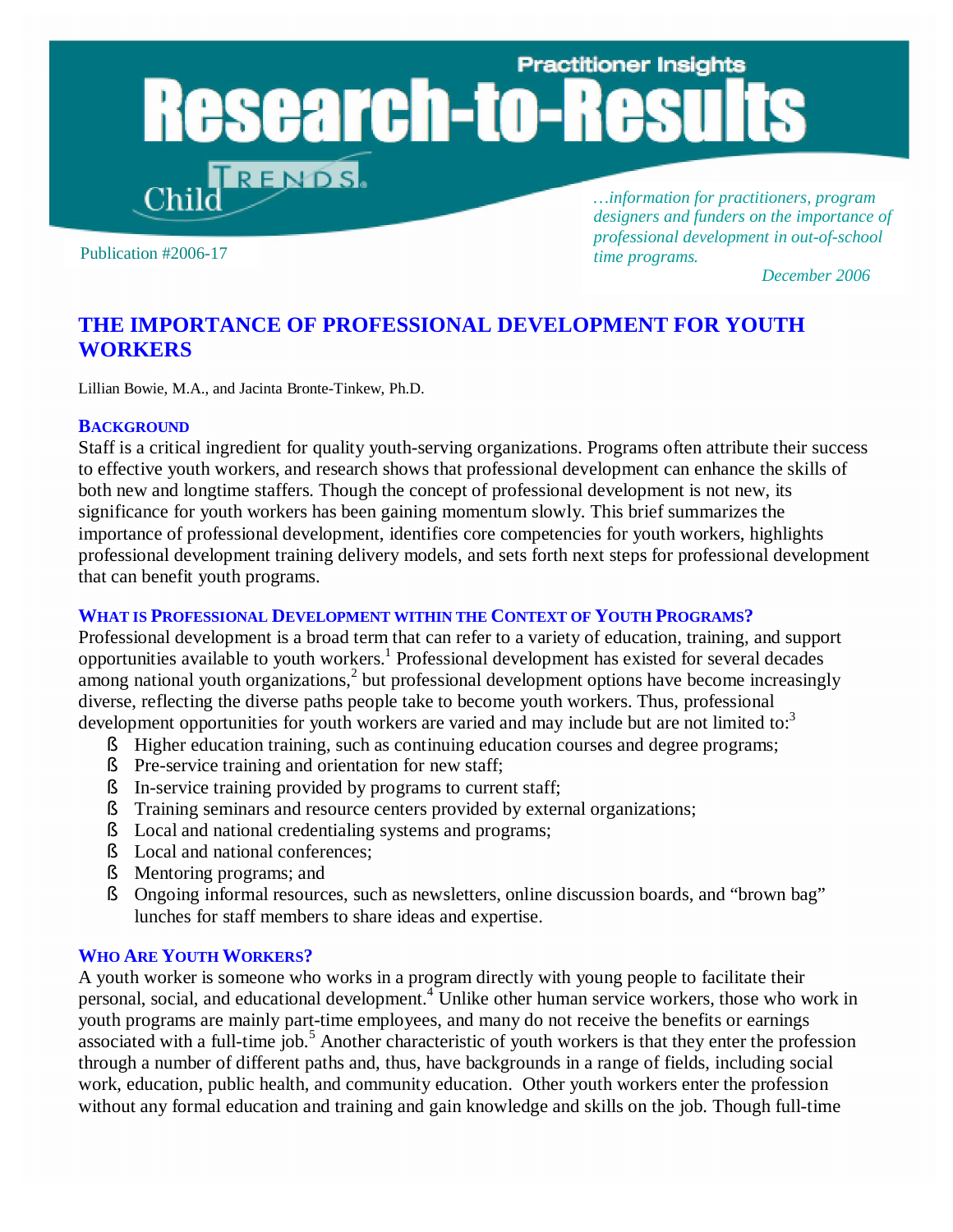program directors and coordinators view their work as their primary occupation, many youth workers regard working in youth programs as a "stepping stone" or supplemental job opportunity.<sup>5</sup>

## **THE VALUE OF PROFESSIONAL DEVELOPMENT**

- § **Professional development improves program quality.** The quality of a youth-serving program depends heavily on the ability and professional training of the program's staff to: 1) relate effectively to young people and understand their needs, 2) develop and execute interesting activities for youth, 3) help young people resolve behavioral problems and issues between themselves and others, 4) interact effectively with parents, school staff, and any other stakeholders and, 5) effectively communicate the mission, goals, and polices of the program.<sup>6</sup> Staff training can help youth workers with all of these tasks.<sup>3</sup> Research suggests that youth workers can possess a unique characteristic called *sigfluence*: a positive, significant, long-term interpersonal influence over youth. Youth workers with *sigfluence* can affect a young person's academic, social, and emotional achievements, influencing career choice and generating positive changes in self-image.<sup>7</sup> Many young people, particularly in low-income communities, rely on youth development programs to help them make a safe and healthy transition through adolescence. The training of youth workers is critical because it develops sigfluence in youth workers so as they can develop meaningful relationships with young people that support their successful transition to adulthood and careers.<sup>8</sup>
- § **Professional development affects the survival of providers in the field.**<sup>9</sup> Research demonstrates that trained youth workers are better equipped to meet the divergent needs of youth. However, in the under-resourced field of after-school and youth development, a principal question becomes: who pays for training?<sup>9</sup> High staff turnover due to low wages, minimal or nonexistent benefits, limited options for upward mobility, and a lack of agreed-upon core competencies undermine efforts to provide training for transient, part-time line staff. Programs often prefer to invest in their leaders, who tend to be full-time employees and have longer job tenure.<sup>5</sup> However, training may help to increase the retention of staff at all levels, as well as to improve program quality for participants.<sup>10</sup>
- § **A comprehensive professional development agenda is vital to enhancing and sustaining a cadre of quality youth workers**. Youth workers often experience an overwhelming sense of responsibility as they operate under conditions in which there is little time for recovery between situations, events, programs, and the individual demands of youth. Working under such pressure, youth services providers can experience tremendous emotional drain and can burn out. In a study conducted by the Center for 4-H Youth Development, even though youth workers were not asked directly about burnout in the interviews, close to 25 percent of them raised this as an issue.<sup>9</sup> Many youth workers come to the field with energy and good intentions but little training or knowledge of child and youth development. Professional development may reduce burnout and help youth workers both to stay in the field and to advance within it. $<sup>11</sup>$ </sup>
- § **Professional development benefits the individual***.* Operating within the world of youth requires flexibility and adaptability. When an adolescent needs understanding, providers must be there to understand. When an adolescent needs firmness, the youth worker must stand firm. Overall, youth workers must be able to adapt to the needs of the youth that they serve.<sup>12</sup> In a study conducted by the Academy for Educational Development (AED), three-fourths of the 242 postsurvey youth worker respondents indicated that training had a "great deal" or "good amount" of impact on their ability to handle the multiple roles and endless responsibilities expected of them by their agencies.<sup>12</sup> In addition, 90 percent of the youth workers completing the survey said that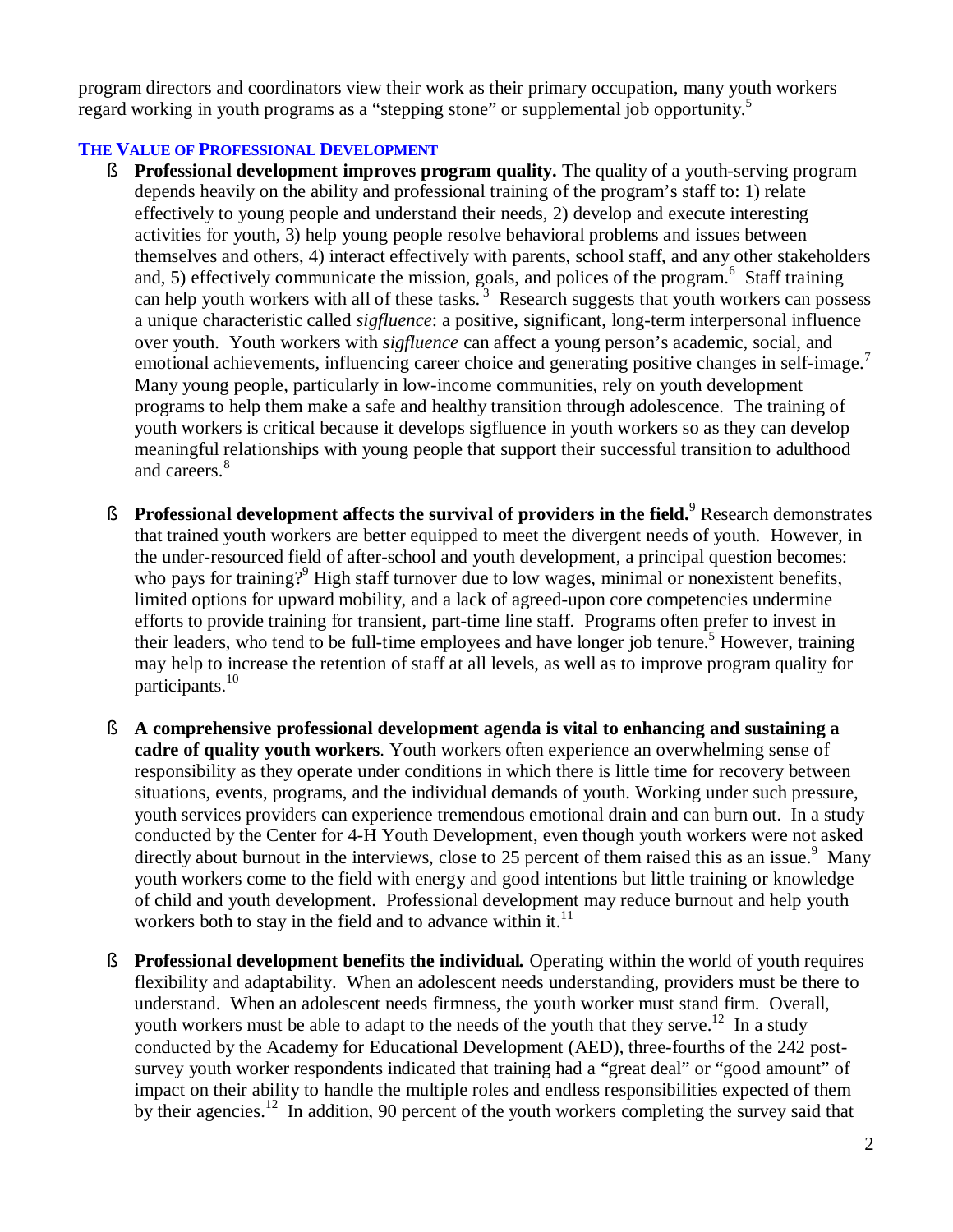the Advancing Youth Development training [described later in this brief] that they received had helped them to identify their own strengths and areas in need of improvement.<sup>12</sup>

- § **Professional development benefits the program***.* At the organizational level, training opportunities expose youth workers to research and "best practices," which can then be incorporated at the program level.<sup>13</sup> As a result, the entire organization benefits because the training experience of youth workers often can serve as a conduit for networking and cross-agency collaboration. Training opportunities also give youth workers the ability to help each other understand and deal with difficult situations.<sup>12</sup> For example, participants in an evaluation study conducted through the Building Exemplary Systems for Training Youth Workers (BEST) initiative created by the Academy for Educational Development (AED) agreed that, "We now engage in more collaboration. There is a broadened perspective of organizations and a universal  $language."$ <sup>12</sup>
- § **Professional development benefits the field***.* Training professionalizes and legitimizes the fields of youth work and youth development. In 1999, the AED reported that professional growth, networking with other organizations, and sharing knowledge were among the benefits employees received from participating in a professional development program. In a later study conducted by the AED in 2002, an overwhelming number of front-line youth workers agreed that courses, certificates, and degree opportunities increased their professional status because these opportunities provided leverage for them to receive the same level of recognition as other professionals within and outside the field.<sup>12</sup> National, state, and local policy makers are ultimately accountable for ensuring that such a continuity of support exists for youth workers so that they can prepare young people adequately for adult life.<sup>14</sup>

#### **CORE COMPETENCIES FOR YOUTH WORKERS**

In light of the crucial link between young people's experience in programs and the skills and knowledge program staff need to support youth workers, a growing movement has emerged to build some consensus about a set of core skills that all youth development workers should possess.<sup>15</sup> The AED defines core competencies as the knowledge, skills, and personal attributes of youth development workers,<sup>16</sup> and the "demonstrated capacities" that allow a youth development worker to be a resource to youth, organizations, and communities.<sup>17</sup> The AED places the core competencies into four categories: 1) Youth Development Workers as Support for Youth, Families, and Colleagues, (2) Youth Development Workers as Resources to Youth, (3) Youth Workers as Resources to Organizations, and (4) Youth Workers as Resources to Communities. Additional information on core competencies can be found at: <http://www.aed.org/Youth/.>

#### **PROFESSIONAL DEVELOPMENT TRAINING DELIVERY MODELS**

The content and format of staff training and professional development depend on an organization's needs, stage of development, and available resources. Many organizations distinguish permanent, full-time staff members (such as program directors) from part-time, often seasonal, group leaders who provide direct services (such as camp counselors).<sup>2</sup> Some organizations can only provide their youth workers with limited opportunities for professional development because of limited resources, prohibitive costs, inaccessible locations, lack of transportation, or other barriers. Fortunately, however, a number of training delivery models have been developed that do enable programs to take advantage of professional development opportunities for their youth workers. These models include teams of community and youth workers, in-service training, affinity groups, and training for supervisors.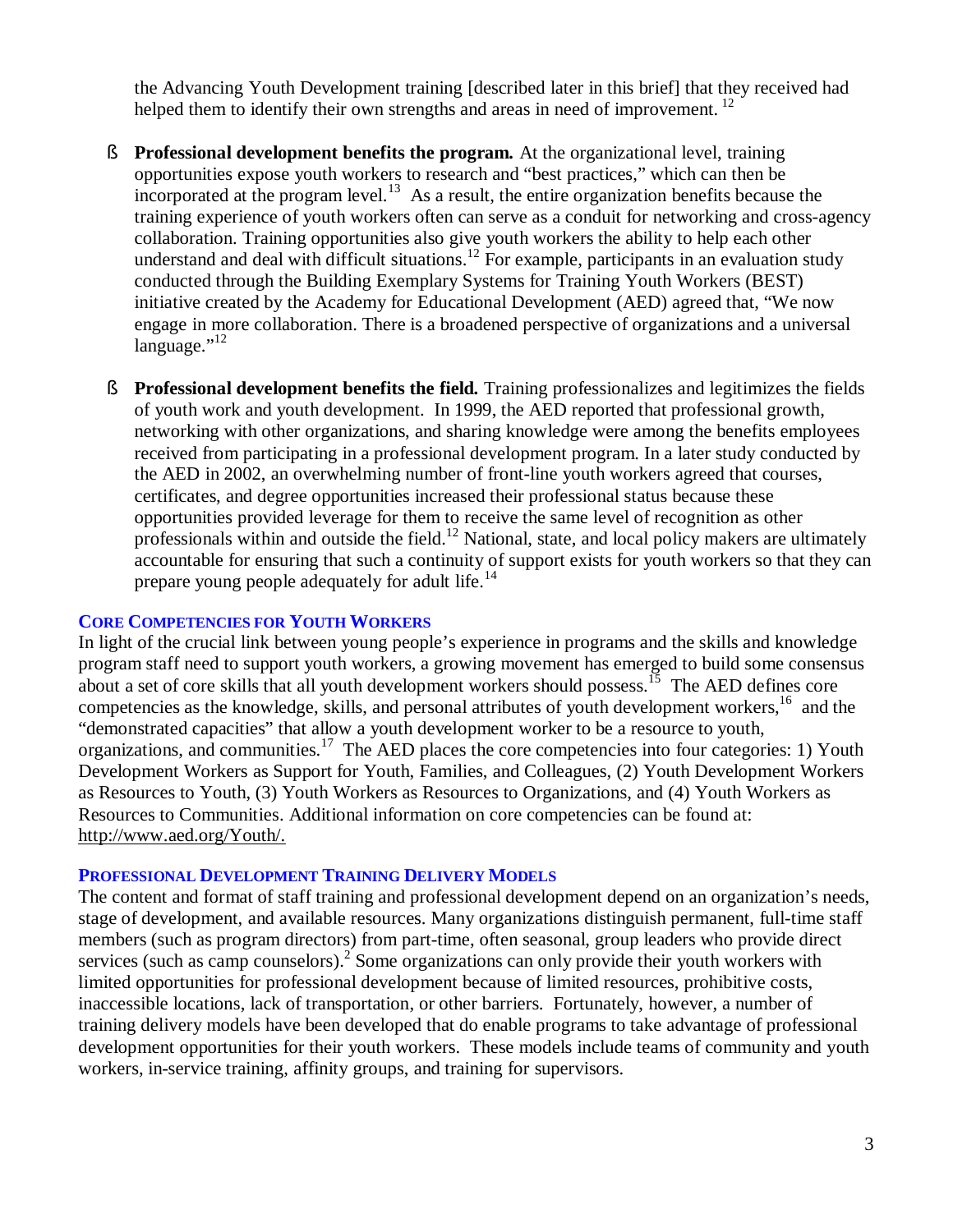## § **Teams of Community and Youth Workers**

Small agencies find it challenging to locate relevant and affordable training for their youth workers. Many programs cannot afford specific training that youth workers may need or in which youth workers may be interested. In response, it has become critical to build teams of skilled community youth workers and involve them as trainers. In this way, the field will not have to rely solely on subject matter experts or professional trainers. The development of an internal training program can:<sup>18</sup>

- o *Save money-* A "train-the-trainer" program can send one staff member to an outside training class, with that person training other people on staff.
- o *Empower organizations-* By developing internal training resources, programs maximize their resources and teach staff members to be self-reliant.
- o *Deal quickly with staff turnover-* By training one key person to train others, staff distribute the knowledge acquired and create a repository of knowledge within the organization that can be tapped when someone leaves it.

The National Institute for Community Youth Work (NICYW) developed the Advancing Youth Development curriculum, to ensure consistent, high quality training experiences for youth workers across the country through a national train-the-trainer system. Under this model, youth workers are trained and can then become trainers themselves, as mentioned previously. Information about the NICYW can be found at [www.nti.aed.org.](http://www.nti.aed.org.)

# § **In-Service Training**

Community-oriented programs tend to draw their staffs from the community and to offer professional development in-house. The in-service training model is simple: Staff members form two- or three-person teams, research a topic relevant to a designated area within the organization, then share what they learned at their regular staff meetings. Most research is connected to an existing project, ensuring the research's relevance and impact. The in-service training model puts the youth workers in charge of their own educational process and capitalizes on each worker's desire to succeed and improve outcomes for youth.<sup>6</sup> In-service training can be a part of weekly, bimonthly, or monthly staff meetings. Further information can be obtained about in-service training at the National Youth Development Information Center [www.nydic.org/nydic/.](http://www.nydic.org/nydic/.)

# § **Affinity Groups**

The affinity group model, pioneered by the Partnership for After School Education (PASE), brings together practitioners and other after-school stakeholders on a regular basis to increase their capacity to create and implement quality programs.<sup>19</sup> Affinity groups are self-sufficient support systems of about five to 15 people. A number of affinity groups may work together toward a common goal in a large initiative, or one affinity group might conceive of and carry out an objective identified by the program. Sometimes, affinity groups remain together over a long period of time, existing as lobbying and/or study groups.<sup>20</sup> Among the key characteristics of affinity groups: $^{21}$ 

- o *Group members generally have the same position or function within the organization.* Thus, members are less likely to feel inhibited at meetings because they need not fear repercussions from those with more formal power.
- o *Roles of group members are formalized.* The group elects a convener, a recorder, and a reporter, and the group specifies a term of office, usually six months. The group also has an external facilitator, who is not a member of the group or organization.
- o *Group meetings are regular and frequent.* The group can progress quickly through the stages of group development by holding frequent meetings. Affinity groups generally meet weekly or biweekly on the same day of the week and are disbanded once the initial task is accomplished.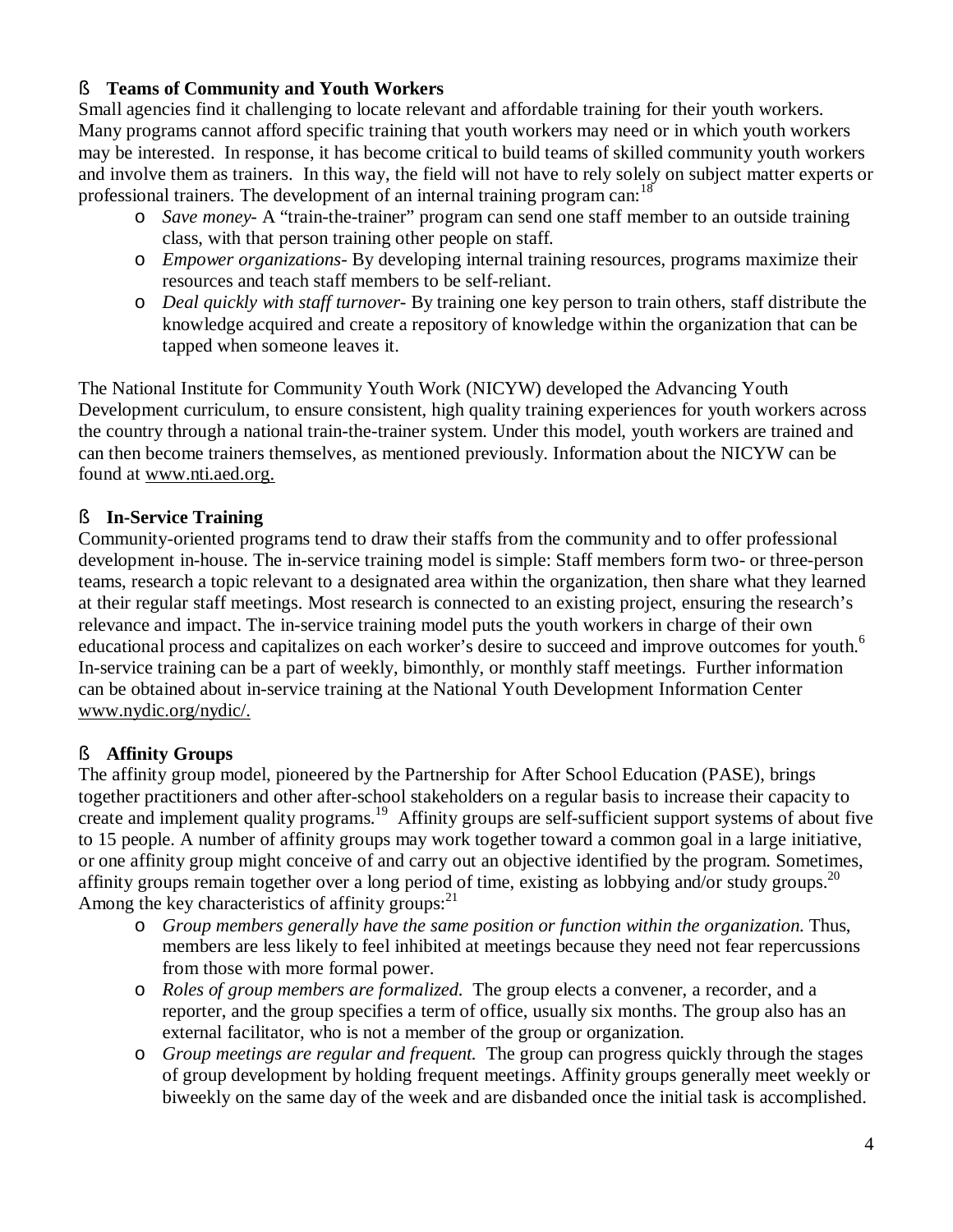- o *The group has a charter stating its mission and area of responsibility.* Defining the group's mission and area of responsibility relative to other affinity groups and other groups in the infrastructure is necessary to prevent overlaps and/or gaps in responsibilities.
- o *The group is self-managing.* It is responsible for managing its processes and output. To heighten their self-management effectiveness, affinity groups are kept relatively small, usually with no more than 15 to 20 members.

Additional information can be found at [www.pasesetter.com/aboutPase/summary.html.](http://www.pasesetter.com/aboutPase/summary.html)

## § **Training for Supervisors**

Currently, few training opportunities exist for supervisors of youth workers, which may reflect the absence of the kind of informal networks that are available to youth workers. The Supervising Youth Development Practice (SYDP), developed by the National Institute for Community Youth Work, is a 24 hour course that teaches program directors how to integrate youth development into their programs and their work with staff. The course includes sessions on: 1) the key concepts of youth development, 2) ways for supervisors to support the youth development work of their staffs, 3) the intricate connections between youth services, opportunities, and supports and youth outcomes, 4) the elimination of stereotypes about youth and their program participation, and 5) use definitions of knowledge, skills, and attributes of an exemplary youth development supervisor. Supervisors can benefit from training that teaches them how to support youth workers in ways other than just by acting as a role model. Additional information on the SYDP curriculum can be found at [www.nti.aed.org/.](http://www.nti.aed.org/.)

## **WHAT ARE SOME POSSIBLE NEXT STEPS ?**

Researchers and youth services practitioners agree that professional development involves more than training. An effective system of professional development emphasizes recruitment, hiring, orientation, supervision, coaching, and assessment.<sup>1</sup> A program can take two major steps as it embarks on professional development for its staff.<sup>5</sup>

## **STEP 1: DEVELOP A PROFESSIONAL DEVELOPMENT SYSTEM FOR WORKERS IN YOUR PROGRAM**

There is a crucial link between a young person's experiences in after-school and youth programs and the skills and knowledge of program staff. Organizations such as Achieve Boston and the Institute on Out of School Time have proposed a broad-based professional development system. This system would provide youth workers accessible and affordable high-quality training with the goal of achieving higher quality programs for children and youth. There are five distinct elements that are necessary for developing an effective professional development system: 2,22

- § *Core Competencies* that outline the knowledge and skills practitioners need to be effective, sensitive youth workers.
- § *A Training System* that is grounded in the core competencies and is responsive to the diverse nature and needs of staff members in a range of roles, at different levels of responsibility, and with varying amounts of experience in the field.
- § *A Training and Trainer Approval System* that ensures the quality of both the content and the delivery of training. A training and delivery system is necessary for frontline youth workers and should include assessment and access to learning for continuing professional development. A comprehensive training and delivery system would involve expanding existing efforts, increasing the coordination of training and professional development experiences, and enlarging peer networks.<sup>23</sup>
- § *A Professional Registry* of all relevant training and education completed by staff members. The creation of a professional registry builds alliances and partnerships to help secure external support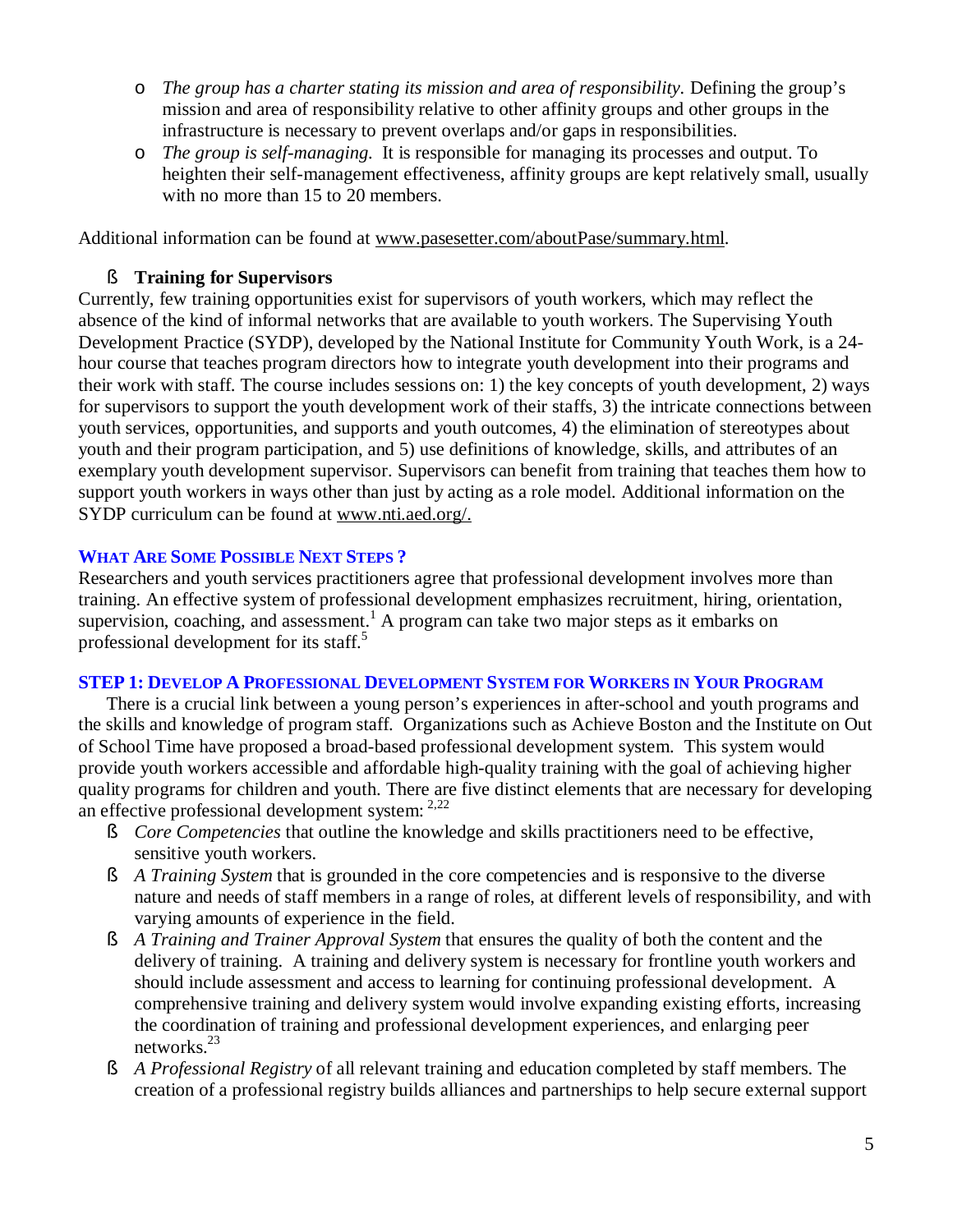(policy, funding, etc.) at all levels and disseminates information about professional development in a manner that creates excitement, interest, and, ultimately demand.<sup>23</sup>

§ A Career Framework and Pathways that link roles, responsibilities, and salary ranges.<sup>8</sup> Career paths and compensation are essential to building a professional development system and should be linked inextricably to the other elements described above. For instance, mechanisms should be in place to ensure that youth workers receive increased compensation for demonstrating agreed-upon competencies and participating in professional development that improves performance.<sup>23</sup>

## **STEP 2: ACCESS A RANGE OF EXISTING PROFESSIONAL DEVELOPMENT OPPORTUNITIES**

Initiatives around the country demonstrate that investment in a continuum of training, leadership development, networking, and on-site technical assistance is critical to developing effective youth workers and addressing the needs of youth. Unfortunately, even though professional development initiatives are so essential to ensuring quality youth development programming, $^{24}$  a sufficient critical mass of educational and training opportunities for youth workers does not yet exist. Nevertheless, some helpful resources are available in this area, such as the cross-state, cross-city, and national training educational and training options in youth development listed below.

## *1. Local Professional Development Opportunities*

- § Many local community colleges and four-year institutions offer courses and training on pertinent topics.
- § Local school districts can help with training tutors.<sup>6</sup>
- § State Service Commissions have information about state programs that may have similar training needs.

## *2. Cross-City and Cross-State Professional Development Opportunities*

- § **The Youth Policy Institute of Iowa (YPII)** is a nonprofit organization dedicated to improving youth policy and practice using principles of positive youth development. The YPII assists state and local community agencies in all aspects of developing and implementing positive youth development policies and programs. Further information can be found at [www.ypii.org.](http://www.ypii.org.)
- § **Achieve Boston** is a collaborative effort to help after-school and youth workers develop their professional skills and knowledge, advance their careers, and, ultimately, better serve children, youth, and families. Achieve Boston offers after-school and youth workers a locally based and easy-to-access training system. Resources related to the Achieve Boston Initiative can be found at **[www.achieveboston.org.](http://www.achieveboston.org.)**
- § **The Massachusetts School-Age Coalition (MSAC)** conducts training workshops across the state, posts a registry of professional development opportunities, and advocates for a career ladder system for youth practitioners. Details are available at [www.mass-sac.org.](http://www.mass-sac.org.)
- § **The City University of New York (CUNY)** Youth Studies Certificate Program consists of a sequence of five courses offered at CUNY senior colleges that bridge theory with practice. Students draw on professional experience in interdisciplinary courses that explore youth employment, adolescent development, cultural issues, group dynamics, and communication skills. For additional information go to [www.cuny.edu.](http://www.cuny.edu.)

## *3. National Professional Development Opportunities*

§ **The National Training Institute for Community Youth Work** developed the Advancing Youth Development curriculum in collaboration with the Academy of Educational Development (AED). The training consists of a 28-hour course in the basics of youth development. The course was one of the first to focus on youth development practitioners. It provides an easily delivered, accessible,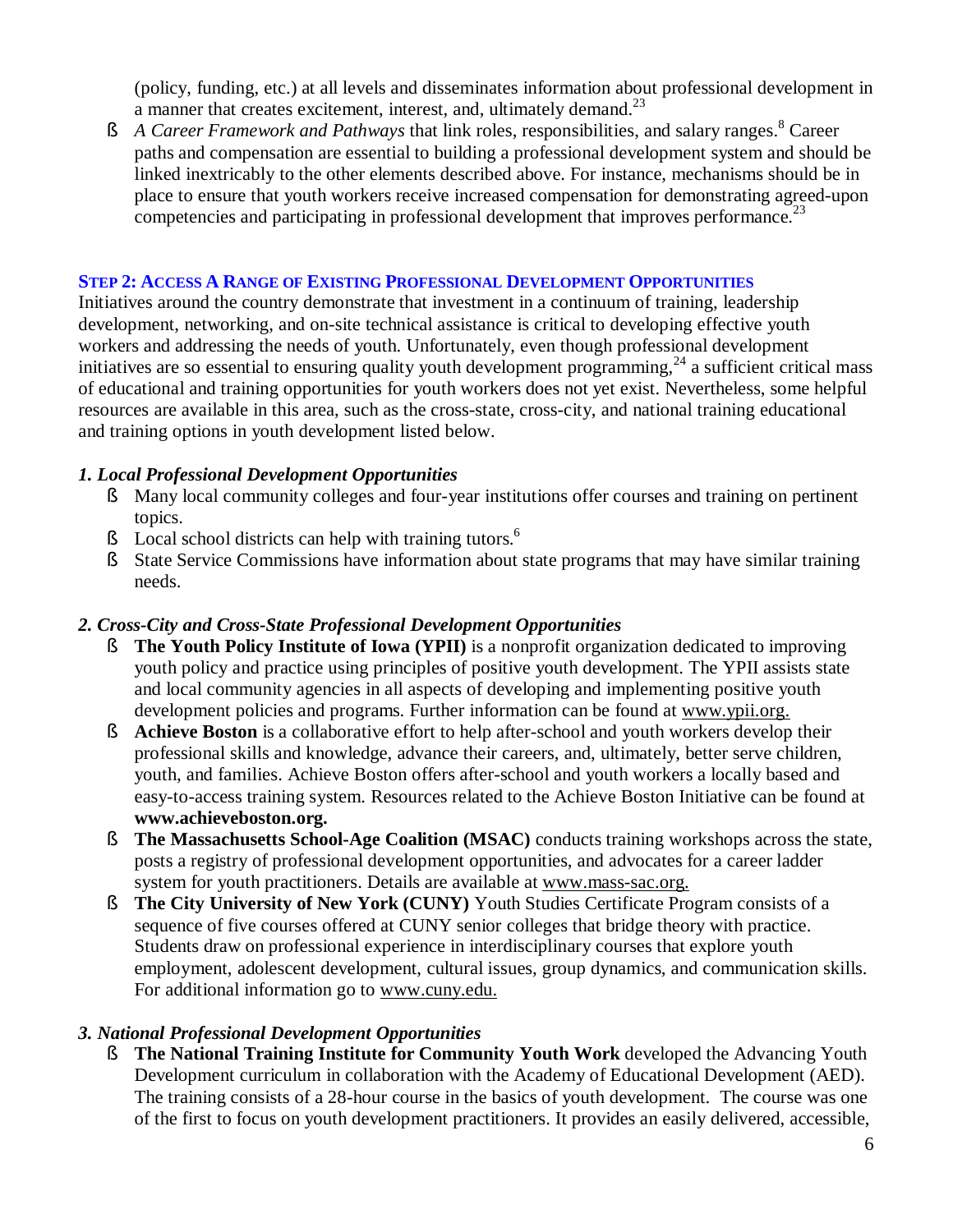and inexpensive initial professional development experience for youth workers and youth services supervisors. Additional information about Advancing Youth Development is available at [www.nti.aed.org/BestSites.html.](http://www.nti.aed.org/BestSites.html.)

- § **The National 4-H Youth Development Practitioner Apprenticeship (YDPA)** is an education and training program for youth workers. Through this structured apprenticeship program, which includes related instruction and on-the-job training, youth services practitioners develop the skills they need to serve youth in their communities effectively. The YDPA Web site provides information on articles, links, books, and related professional development resources at [www.fourhcouncil.edu.](http://www.fourhcouncil.edu.)
- § The National Partnership for Community Leadership (NPCL)<sup>24</sup> sponsors the **National Youth Development Practitioners Institute** several times each year and provides a maximum of 270 credit hours toward the YDPA certification. Training through the Institute is based on best practices in youth development and youth employment and is directed at creating better opportunities for the nation's most vulnerable youth. The institute offers managers, technical, and front-line staff members a week-long training session that exposes them to creative and effective models and practices relating to youth development. More information on the institute and an online catalog of its materials is available at [www.npcl.org/program/ydpi.htm.](http://www.npcl.org/program/ydpi.htm.)
- § **The National Institute on Out-of-School Time (NOIST**), based at the Center for Research on Women at Wellesley College, has been engaged in the field of after-school and staff training for more than 20 years. The NOIST is committed to influencing policy, increasing standards and professional recognition, and spearheading community action aimed at improving the availability, quality, and viability of programs serving children and youth. The NIOST Web site offers a broad array of resources and information related to training and professional development issues for outof-school time youth practitioners at [www.niost.org/.](http://www.niost.org/.)
- § **The Out-of-School Time Resource Center**, located at the University of Pennsylvania's Center for Research on Youth and Social Policy, seeks to help connect out-of-school-time programs with professional development resources. These resources are available at [www.ssw.upenn.edu/ostrc.](http://www.ssw.upenn.edu/ostrc.)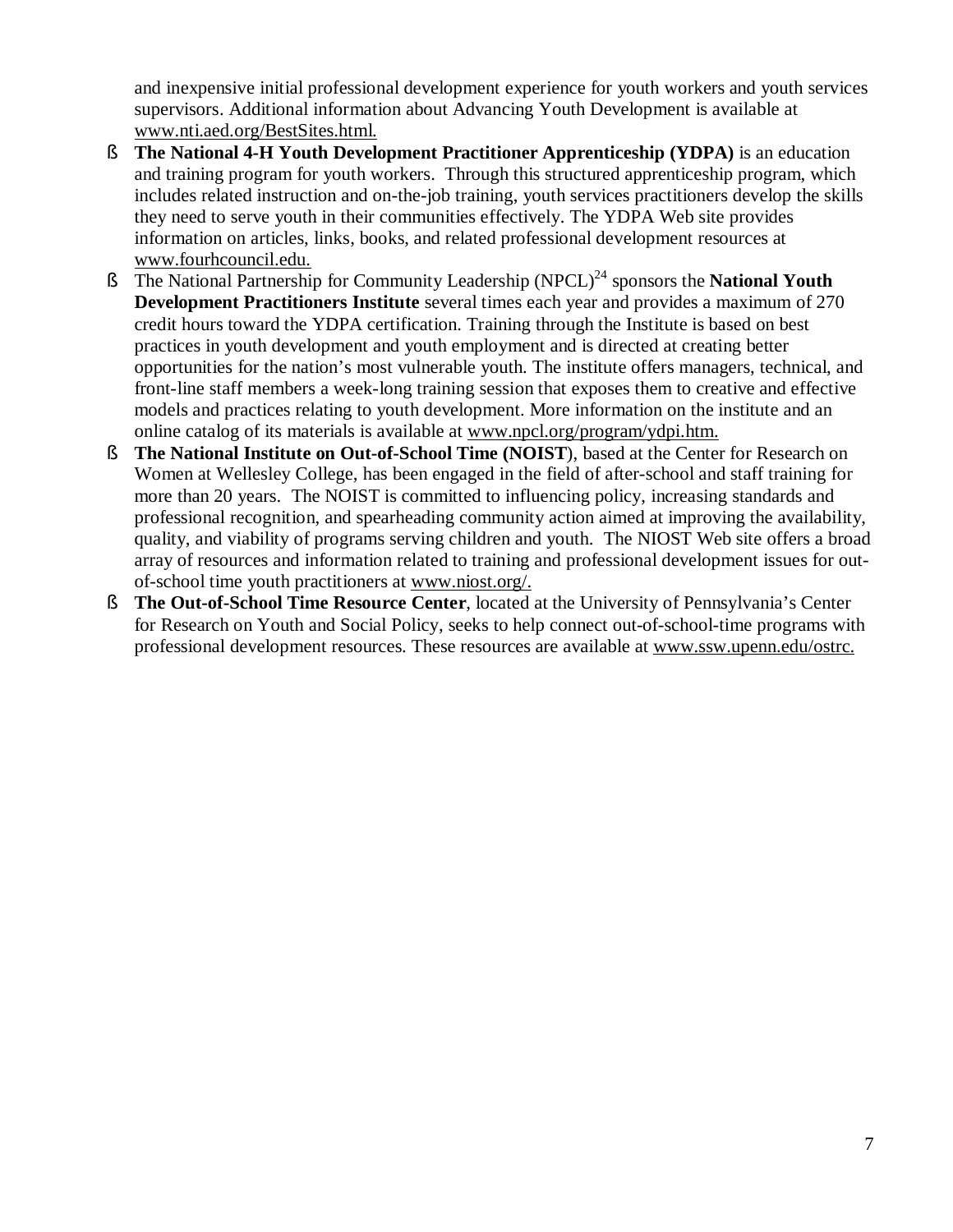# **IN THE SPOTLIGHT**

**Program**: Facilitating Leadership in Youth (FLY) **Location**: Washington, D.C.

**Program Overview:** FLY is an after-school program that currently serves 40 young people between the ages of nine and 17. The program seeks to help youth achieve their educational goals, develop their artistic talents, and expand their leadership roles. FLY takes a holistic, long-term youth development approach aimed at engaging youth in the program year-round for six to 10 years. Participants typically are active for four to eight years, and youth attendance and retention is around 90 percent.

**Professional Development and Training Activities (Executive Level):** At the executive level, staff has benefited from training in financial management, risk management, project management, human resources, grant writing, grant management, donor cultivation, and solicitation of corporate sponsorship. Specifically, the *Advancing Your Case through the People You Manage* workshop offered by the Management Assistance Group<sup>25</sup> assisted FLY leaders to understand how to support outcomes through their organizational culture. In addition, training provided by Fair Chance<sup>26</sup>, a nonprofit in Washington, D.C., has strengthened FLY's overall structure and internal leadership. This training covered topics such as identifying and preventing staff burnout, engaging in strategic planning, and encouraging the media to recognize youth involved in positive community work. Executive-level staff have also benefited from the Advancing Youth Development Supervisors Training aimed at improving the capacity to provide direct services to youth and information on training required of youth workers to expand that capacity. As a part of the Building Leadership Organizing Communities  $(BLOC)^{27}$  network, executive-level staff members have learned the "best practices" around community building and ways to nurture relationships with other youth workers.

**Professional Development and Training Activities (All Staff):** In addition to providing in-depth training at the executive level, the organization is committed to the professional development of all program staff. Full-time staff members at FLY receive monthly training. Summer camp counselors receive two weeks of training, and tutors undergo two days of training initially, and receive biweekly support throughout the year**.** To ensure that all staff members participate in some manner, all training sessions are interactive. Role-playing is often used to build trust and foster understanding among staff. Guest speakers are often brought to avoid "the same talking head training after training." In addition, training frequently incorporates media presentations, including documentaries, news broadcasts, youth-produced print and visual media materials, so that staff members are kept abreast of emerging trends in youth culture. Training received by FLY program staff has focused on:

| <b>Cultural Education</b>                              | <b>HIV, Substance Abuse, and Pregnancy</b><br>$\bullet$     |
|--------------------------------------------------------|-------------------------------------------------------------|
| <b>Classroom Management</b>                            | <b>Education</b>                                            |
| <b>Curriculum Development</b>                          | Confidentiality<br>$\bullet$                                |
| <b>Learning &amp; Teaching Styles</b>                  | <b>Safety</b>                                               |
| <b>Collective Expectations</b>                         | <b>Emergency Procedures/Incident Reporting</b><br>$\bullet$ |
| <b>Communication with Youth</b>                        | <b>Policies &amp; Procedures</b><br>$\bullet$               |
| <b>Communication with Co-Workers</b>                   | <b>Creating Rules WITH Young People</b><br>$\bullet$        |
| <b>Conflict Resolution</b>                             | <b>CPR/First Aid</b><br>$\bullet$                           |
| History of the Organization and Anacostia<br>$\bullet$ | <b>Youth Development</b><br>$\bullet$                       |
| (the section of Washington, D.C., where the            | <b>Youth Organizing</b><br>$\bullet$                        |
| program is based)                                      |                                                             |
|                                                        |                                                             |

In spite of the extensive training backgrounds of FLY's program staff, the executive leadership identified the following training that it would like for full-time staff members, but have not yet received:

- Midwest Academy:<http://www.midwestacademy.com/>
- SPIN Project:<http://www.spinproject.org/>
- National Youth Organizers Training: [http://www.youthec.org/soul/soul\\_sec/programs/pr-national.html](http://www.youthec.org/soul/soul_sec/programs/pr-national.html)